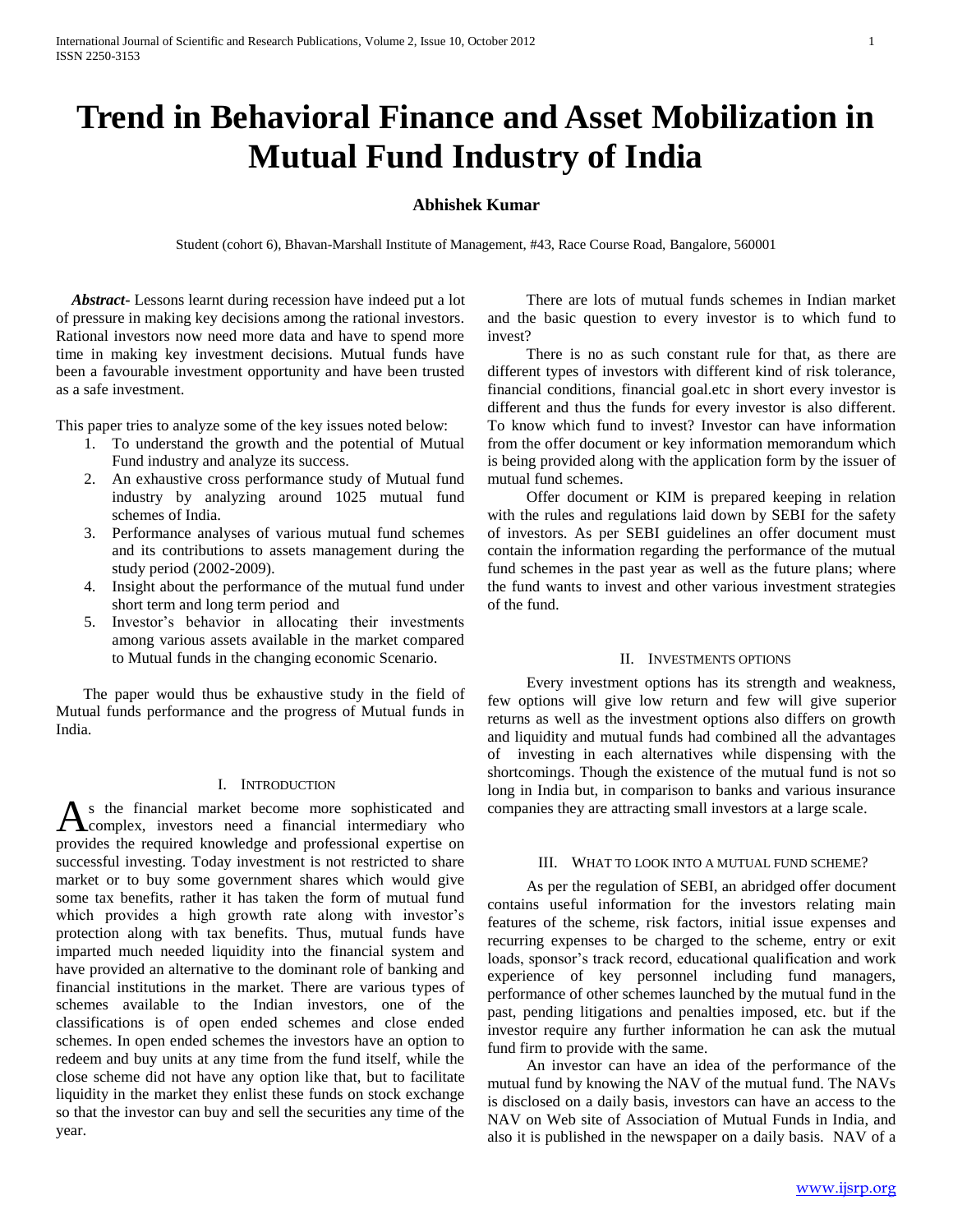scheme varies day by day as they are the market value of the securities held by the scheme.

 The last thing which should be looked into a mutual fund is that which scheme suits the investment objectives of yours. Investors should always keep a track of the records of the various schemes of mutual fund and should be always informed about the performance of the schemes. The investors can use BSE Sensitive Index, S&P CNX Nifty, etc. and based on that investors can decide about entering the market or exit. A mutual fund should always be selected on the basis of its merit considering performance track record of the mutual fund, service standards, professional management, it should be never be selected on any rumor in the market.

 There are two type of needs for investment; investment needs and protection needs. Investment in any shares or any bond will not serve both the purposes. Mutual funds considering all these in mind provide a wide range of scheme, dealing with different type of investors in respect of risk tolerance, financial conditions and their age group and their financial goal. Mutual fund is the only one armor in the field of investments. It can form the core foundation of any investment as it can be for long term or short term, high risk or low risk, for any type of client; it may be a single investor, corporate or any institutional investor. Considering the vast area of investment, mutual funds provide with a large number of funds like; sector funds, equity funds,

income funds, gilt funds, money market funds, balanced funds, ELSS funds, gold ETFs and other ETFs.

 These funds differ in respect of liquidity, risk aversion, return potential, tax efficiency and other investor's financial need.

 How to judge which mutual fund for which age group? Or which mutual fund suits the best for the investment needs for different investors?

 Investors can be categorized on the basis of life cycle and wealth cycle. The life cycle of investors can be sub-divided in 7 different stages. This life cycle does not provide any kind of static relationship between the needs and desire for any specific kind of mutual fund scheme, but it does provide the knowledge of the ways that an individual investment desire can be met. As there are two types of needs based on investment; protection need and investment needs. The life cycle gives a relation between the needs of any person at different stages of life keeping the other factors same.

 There are various other factors which have a considerable effect on the needs of investment of any individual investment strategy, they are like wealth or financial ability of the investor, financial goal as well as risk tolerance for the market fluctuations.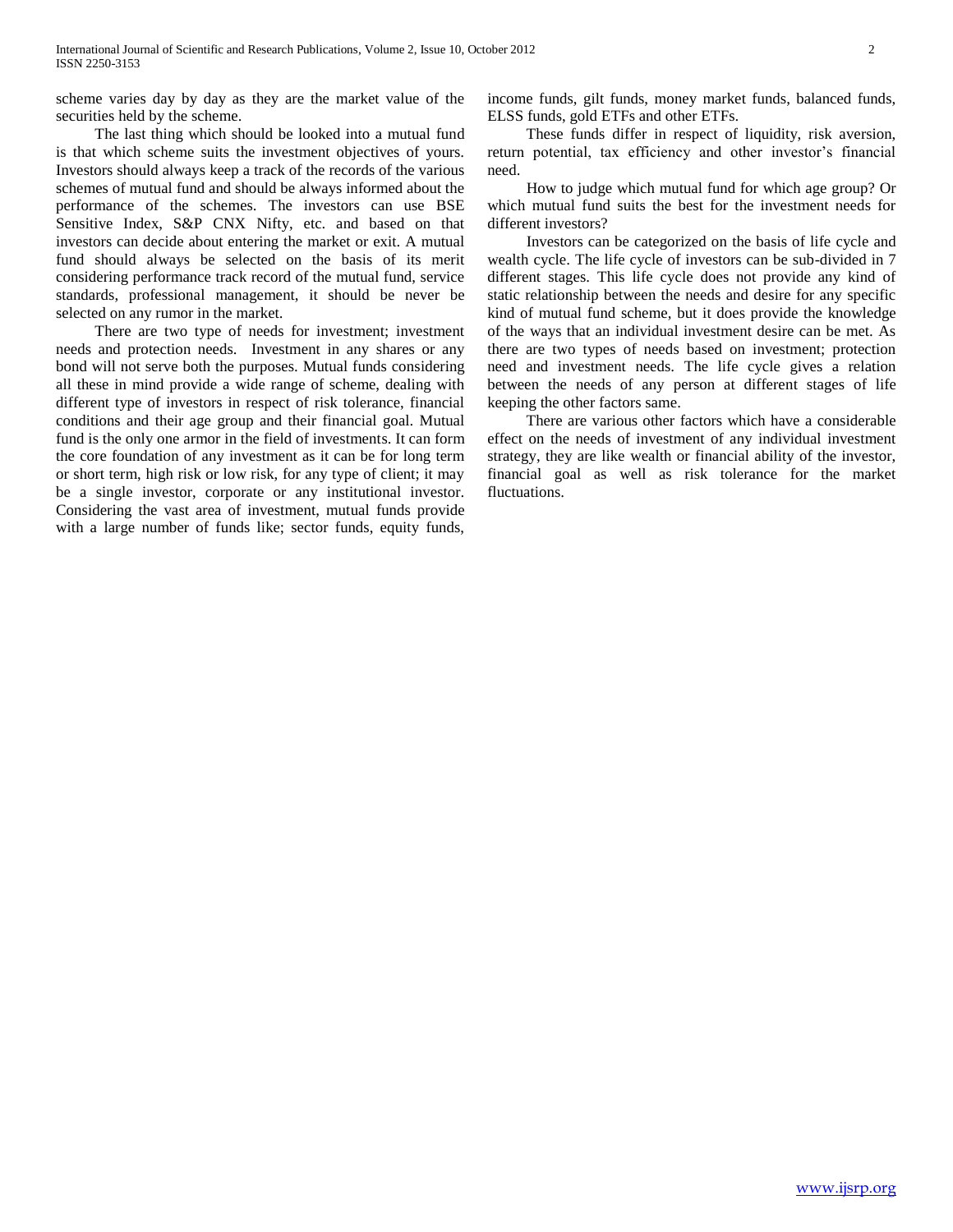Retirement • Low pension income with little capital . Relatively low pension

plus some capital • Sufficient pension income plus substantial assets and

capital.

Pre retirement



Young unmarried



# IV. LIFE CYCLE OF INVESTORS

 Each different stage require a different financial planning depending upon various factors like clients goal, current resources and future potential income of investor, level of risk tolerance which depends not only on market conditions but also on resources availability and financial goal of investors, tax situation of the investor. Depending upon all these conditions different allocation of assets are done. A client's need keeps changing with his current resources as well as future needs, financial market conditions led to change in the investor's investment policy. Thus, an investor needs to review the progress of the current investment as well as other alternatives available in the market.

 Among of all the various mutual fund schemes available in India only gilt funds, income funds and growth funds are being considered most by various mutual fund companies. As most of the investment and protection needs of investors are found out in these schemes, these schemes constitute around 75% of the mutual fund market share.

 An investor is also judged on the basis of financial condition or wealth. On basis of financial condition an investor can be in five stages;

- 1. Accumulation stage
- 2. Transition stage
- 3. Reaping stage
- 4. Intergenerational transfer stage
- 5. Sudden wealth stage.
- 6.

 The wealth cycle can also be formulated in a graph, but as there is no any kind of relation between various stages, thus it does not form any structure of any cycle.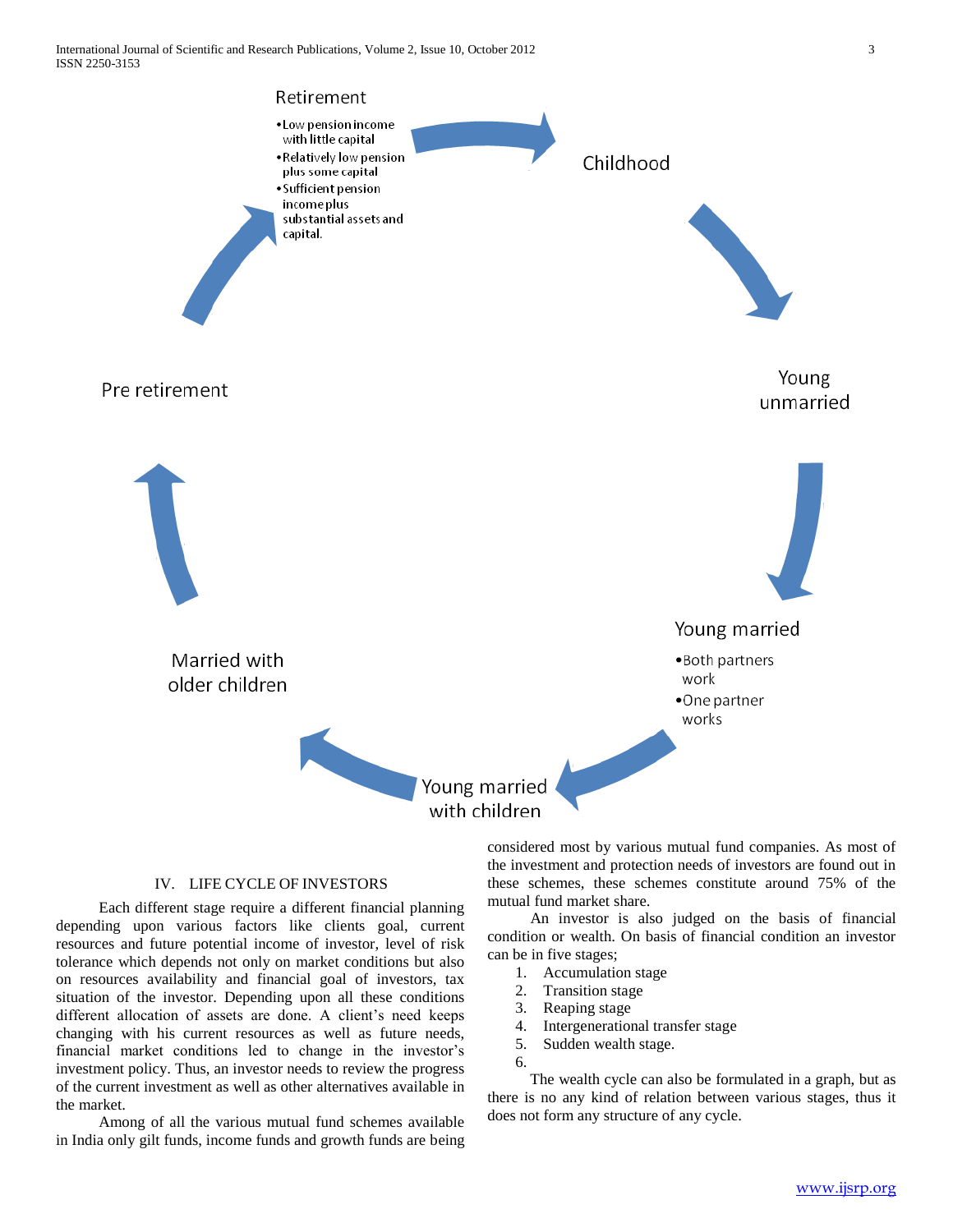# **Figure 1 wealth cycle stage of an investor**

Wealth cycle

Accumulation stage

Reaping stage

Intergenerational transfer stage

Transition stage

Sudden wealth stage

 When mutual fund started in India the major investment schemes were income funds, growth funds, gilt funds, balanced funds, ELSS funds as well as liquid/money funds, with its initial year only the income finds and growth funds were mostly liked by the investors which remains the same choice of the investors today.

#### **Income funds:**

 Unlike gilt funds they are quite high on default risk as in the past there had been defaults regarding payment of interest amount plus principal amount, though they are high on default risk but in the same time they also provide a regular fixed income to the investors. They distribute maximum of their surplus of their investments and though they suffer from high fluctuation risk they are less risky then equity funds.

There are various types of debt/income funds in India like diversified funds, focused funds, high yield funds, which suit different investors and their different kind of needs.

#### **Equity funds:**

 It has higher risk then the gilt funds as well as from income funds but in the same time they also provide higher return to the investors. It did not provide any fixed income to the investors but led to the appreciation of the value of capital invested.

 There is different kind of equity funds available; depending upon risk measurement they are as follows;

a. Aggressive growth funds – funds which directly invest in the companies which are not researched and which are providing higher returns (blue chip companies).

b. Growth funds – these are the funds which invest for three to five years only.

c. Specialty funds – these are more volatile funds then the income funds/debt funds.

d. Diversified funds – funds invest only in equities and very less is being invested in the liquid market.

e. Equity index – less diversified but more risky funds, these funds have to be taken care of by tracking performance of the funds.

f. Value funds – invests only in low P/E ratio funds or low market value ratios companies, these funds find the companies which are undervalued and wait for the situation when their value will increase.

g. Equity income fund – these funds invest in power or utility funds as their price does not fluctuate and give higher dividend to the investors.

# **Measurement of performance of funds:**

 A performance of a fund can be measured by various techniques but the best way and the easiest way is to find the NAV values of the fund. Among the various techniques of calculating NAVs, here are some.

## **Change in NAV:**

 NAVs can be calculated in percentage and in absolute terms.

In absolute terms  $= (NAV$  at the end)  $- (NAV$  at the beginning). In percentage terms= (absolute change in NAV/ NAV at the beginning)\* 100

 It is the most commonly used by investors for the evaluation of the performance having an advantage that is easily understood and applies to any type of fund. The evaluation should always be in terms of the investment objective of the fund. Though it also suffers from few limitations as it cannot be considered as comprehensive, it cannot be used effectively in terms of income funds and withdrawal plans.

#### **Total return:**

 While the shortcomings of NAV (no-inclusion of dividend) is taken care of, this has also some limitations like it ignores the fact that distributed dividends also get re-invested if received during the year as well as while measuring the performance must be interpreted in the light of market conditions and investment objectives of the fund.

 ${(distributions + change in NAV)/ NAV}$  at the beginning of the period}\*100

### **Total return with dividends reinvested:**

 ${(1+div/ex-d) NAV}^*$ end  $NAV$ } – begin NAV/ Begin NAV \*100

 This formula states that when a dividend is again reinvested in the fund then its value dos not remain the same as it is also invested and there will be a return on the dividend too, thus it should be also taken in consideration. This situation may arise in any funds which gives monthly returns/ quarterly returns. While evaluating the performance of the mutual funds few things should be taken care of like expense ratio, income ratio, portfolio turnover rate, transaction costs, fund size, cash holdings. These ratios also play an important part in the fund's performance. Suppose the fund shows that it had high returns on the investment but what if the expense ratio is also quite high in comparison to other funds in the same scheme, this also says that may be portfolio turnover of the funds is quite high and because of that these expenses are rising.

 Mutual funds provides a return which is more than the bank deposits and less than the secondary market of any stock exchange, now they are emerging as a new strategy in the area of investment.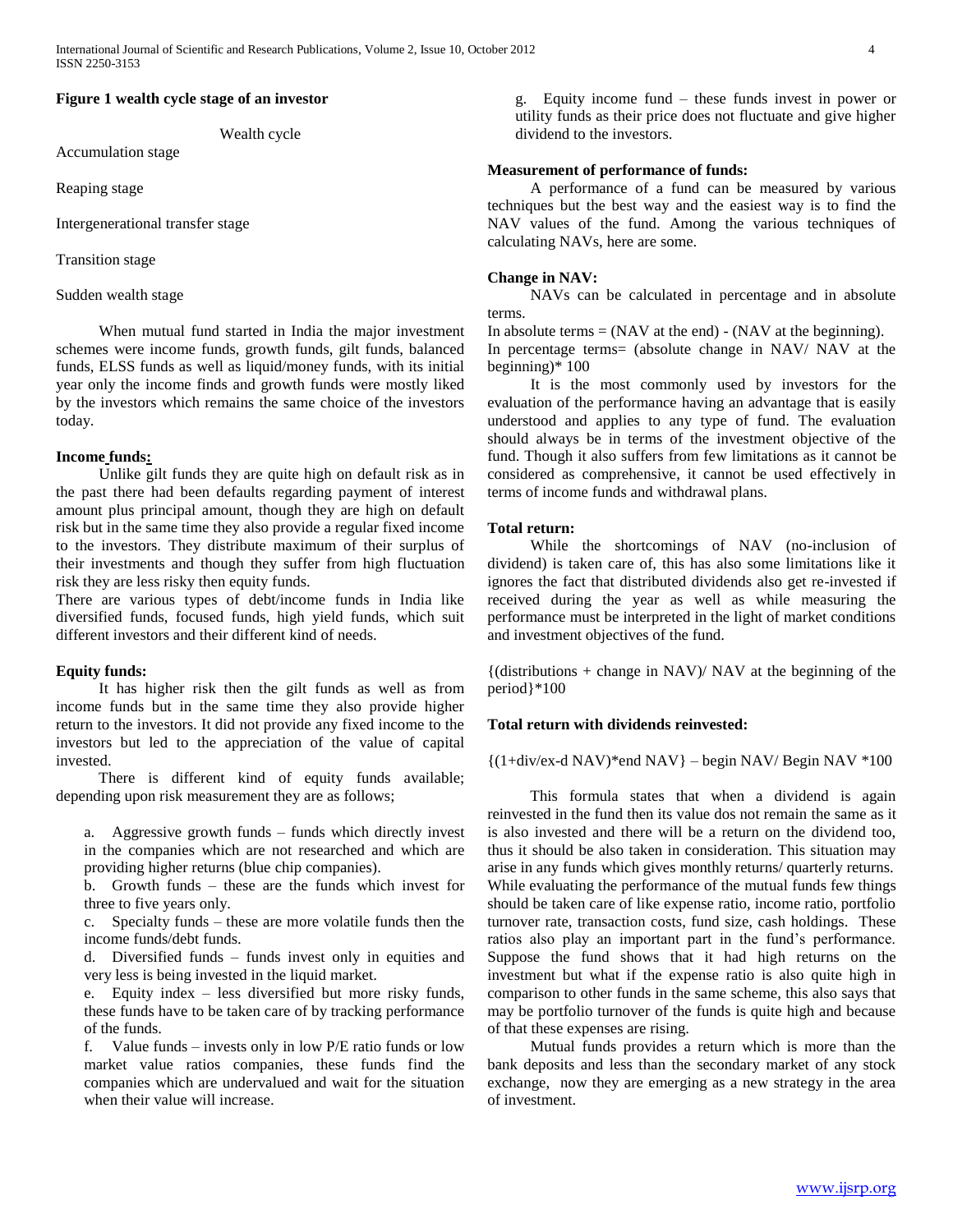# **Drawbacks of mutual funds:**

- Mutual funds respond in respect of stock market and as te entire market will fall the mutual fund value will also fall. Thus it gives that no investment is risk free.
- As they are managed by fund managers, thus they charge amount for their services in terms of fees and commissions which are charged in name of load.
- The funds are not tax free, thus if you make profit and receive income from the funds then you will have to pay for the taxes also.
- The biggest gamble is taken as the money is being managed by the fund managers and your fund performance depends upon the performance of the performance of the mutual fund manager.

#### **Study:**

 Every investor is different in terms of risk, few like to take the risk and few like averse it. As already mentioned in the paper that behaviour of every investor towards market is different, depending upon the financial ability and as well as the financial goal. The dependency to measure the performance of any mutual fund scheme cannot be just evaluated by the NAV values it also depend upon the risk dependency for that fund or what is the happiness derive from the investment taking in consideration the amount of risk that investment have.

 Suppose an investor is wealthier in relative to another investor he would to take bigger risk in the market while the investor with the little one would surely go for the risk aversion. Risk taking is like a gamble where you take a bet and wait for the return, and the return may give you high return or it may give you huge losses. Many investors did not like to take a bet in the stock market; many did not have sound knowledge to take any position in the market, for those investors mutual funds provide a nice opportunity to invest in the various fund schemes and indirectly to take the market return without taking the risk directly in the stock market.

 Mutual funds collect the money from the individual and then invest in the various sectors of the market, thus looking in the offer document of the various schemes the investor can have an idea that what will be done with the investors money and depending up on the information the investors can deposit the money in the respective funds.

 Risk aversion is the major advantage that attracts the investors. Risk aversion can also be defined in terms of absolute risk aversion and relative risk aversion.

 Absolute risk averse type of investors can be distinguished in terms that, investors having more wealth would like to be less risk averse in terms of investors who would be having less wealth. Explanation can be like this that people who would be having more money would like to take the bet in the market fluctuations as even the loss would not hamper much of their living standards but in the same time an investor who is having less money would not like to go for the risk and will keep money in some safe deposit where he could be sure of the safety that the value of money will not depreciate as a loss in the value of the money may lead to a drastic change in the living standard of the investor.

 Even this cannot be taken as any firm strategy to be build up any scheme as what is more money or what is less money cannot be defined and even though it can be formulated it cannot be said that it will remain the same for every investor.

 Money can be compared as less or more in terms of relatedness with other investors but in that sense the idea of absolute risk aversion will go wrong. In relative risk aversion the investor with more money or wealth will be more risk averse than the investor with the less money. It can be explained in the way that when a person having a large sum of money suppose around 20 million invested in the market and there is another investor with only 1ooo invested in the market and in the same time if there is fall in the market by 50%, then the loss for the investors will be 10 million and 500 respectively. Obviously the loss for the former investor will give him a bigger shock and it will create a drastic change in the living standard of the investor where the other investor with a loss of only 500 will not be affected in his standard of living by the same very much. Thus it shows that absolute risk averse and relative risk averse follows opposite path.

 As there is variance in the types of investors also now the problem arises that how to define the most suitable return for an investor and what should be the strategy for the investor to look into an investment option?

 The investment can be done up on the utility derive from the investment, it work same like the diminishing marginal utility theory. Based on the various level of risk aversion any investor can select any market for investment of its money. Like if the investor like to speculate the market he can invests money in the stock market, but if like to take a medium risk and to take a little safer position he would like to invest the same in any mutual fund schemes, and if the investor does not believe in the market he would not at all invests anywhere and would like to keep the money safe in the bank, though there is a misconception in the market about the bank deposits, that they are risk free but even they are risky as they may go down if the whole economy goes down.

 The biggest difficulty for any investor is that to where invest the money, and the answer is that it can be done by keeping the risk level in the mind as well as various performance measures like utility concept, Sharpe ratio, Treynor's ratio, Jensen methods which gives you value of the investments.

 There are two types of mutual funds, one is open ended and the other is close ended schemes.

## **Open ended schemes:**

The study is under following constraint:

- Period of study is taken from April 2002 to June 2009.
- Only specified schemes were taken into account

 During the study period it is observed that there had been a substantial growth under the various mutual fund schemes. Though the maximum volume of fund is managed under the income scheme followed by growth and latter followed by liquid/money market schemes but if we check the no. of times there had been growth in the funds then it had been found that income funds had grown by just six times of their figure of what they have been in the month of April 2002 and all the three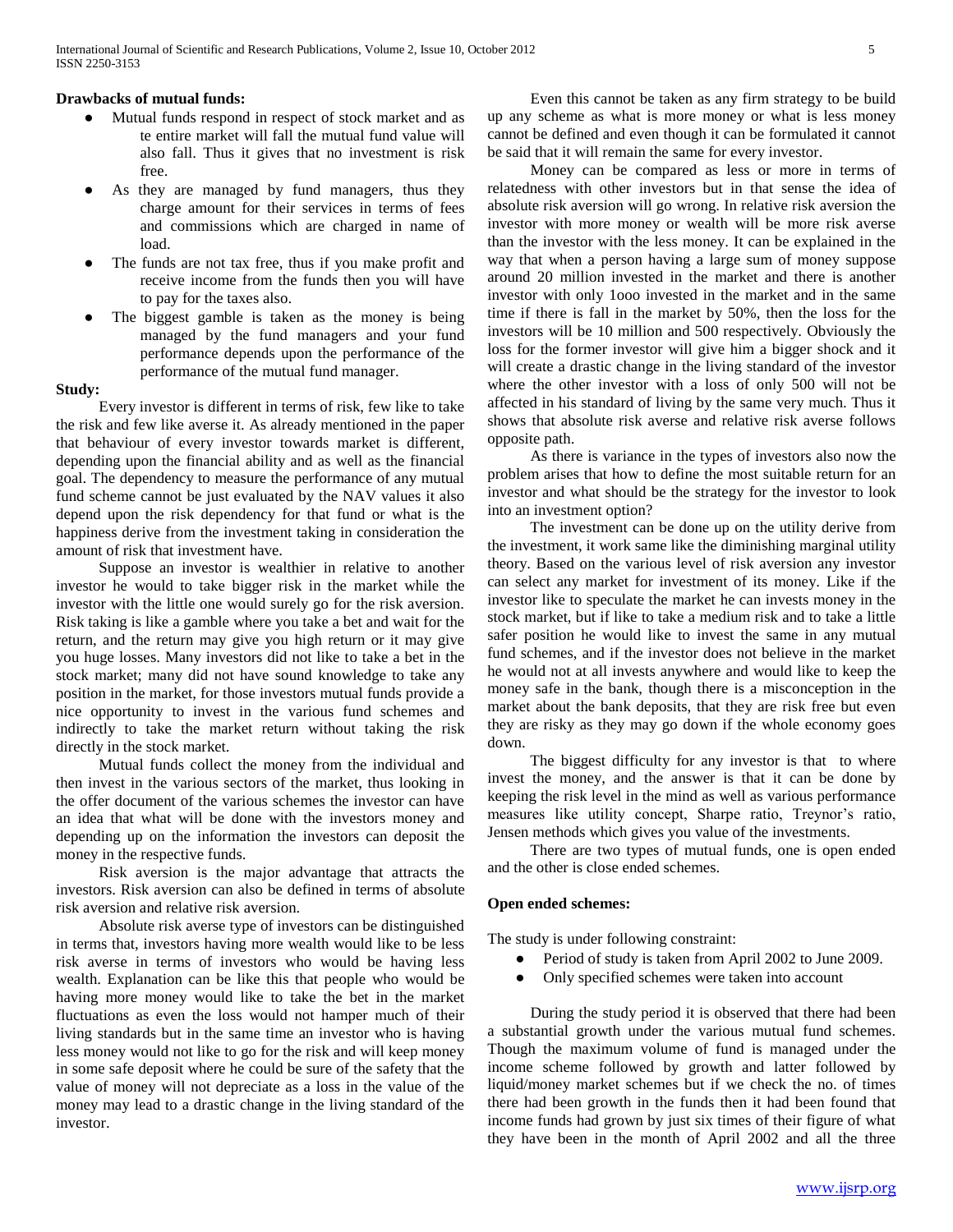(income, growth, and liquid) funds constitute only around 31 times of their value but the major growth have been in the field of ELSS schemes were the average growth in the number of

times is more than 37 times. We can also found that there had been a consecutive growth in the ELSS schemes (figure 3).

**Table 1; Total assets under management during the period April 2002 to June 2009(Rs. in crores)**

| schemes             | 2002  | 2003   | 2004   | 2005    | 2006    | 2007    | 2008    | 2009    |
|---------------------|-------|--------|--------|---------|---------|---------|---------|---------|
| <b>Income</b>       | 36912 | 61961  | 57714  | 42,338  | 29,006  | 70.180  | 150,283 | 239,118 |
| Growth              | 9006  | 10048  | 20690  | 40,666  | 80,263  | 105,352 | 108,736 | 119,491 |
| <b>Balanced</b>     | 15264 | 2697   | 3644   | 4,373   | 6,173   | 9,023   | 11,837  | 13,260  |
| <b>Liquid/money</b> | 10138 | 20139  | 63015  | 60,875  | 108,776 | 91,201  | 92,239  | 111,215 |
| Gilt                | 3972  | 4793   | 5746   | 4,317   | 2,566   | 1,963   | 2,180   | 5,480   |
| <b>ELSS</b>         | 418   | 412    | 439    | 918     | 4.706   | 10,346  | 11.975  | 15,669  |
| <b>Total</b>        | 75710 | 100050 | 151248 | 153,487 | 231,490 | 288,065 | 377,250 | 504,233 |

**Source: AMFI newsletter**

**Table 2; %Growth of various mutual funds during April 2002 to June 2009**

| schemes             | 2003       | 2004       | 2005       | 2006       | 2007       | 2008     | 2009     |
|---------------------|------------|------------|------------|------------|------------|----------|----------|
| <b>Income</b>       | 67.8614    | $-6.85431$ | $-26.6417$ | $-31.4894$ | 141.9499   | 114.1394 | 59.11181 |
| <b>Growth</b>       | 11.57006   | 105.9116   | 96.54906   | 97.37127   | 31.25849   | 3.212089 | 9.890928 |
| <b>Balanced</b>     | $-82.331$  | 35.11309   | 20.00549   | 41.16167   | 46.1688    | 31.18697 | 12.02163 |
| <b>Liquid/money</b> | 98.64865   | 212.9003   | $-3.39602$ | 78.68747   | $-16.1571$ | 1.138145 | 20.57264 |
| Gilt                | 20.66969   | 19.88316   | $-24.8695$ | $-40.5606$ | $-23.4996$ | 11.05451 | 151.3761 |
| <b>ELSS</b>         | $-1.43541$ | 6.553398   | 109.1116   | 412.6362   | 119.847    | 15.74522 | 30.8476  |
| <b>Total</b>        | 32.14899   | 51.17241   | 1.48035    | 50.82059   | 24.4395    | 30.96003 | 33.66017 |

**Source: AMFI newsletter**

 Though there is a growth in income funds under open ended scheme but it is from the period from April 2007 and during the same period the growth in ELSS is more than 400% now as there starts a growth in terms of income funds after April 2007 in the same period ELSS schemes had given a slow decline in their growth rate forming an inverse relationship with the income funds. The average growth rate in the income fund under open ended scheme is 45%, while average growth rate of ELSS scheme for the same is more than 99% where the total growth during the period for all the schemes is around 33%. There is a considerable decrease in the growth schemes during the period from April 2008, which also says that during recession the investors have given more preference to gilt funds and liquid/ money market funds as they may want more safe and secure money and not relying on the market fluctuations.





Source: Author

# **Figure 3 Growth of various schemes under April 2002 to June 2009**



#### Source: Author

 It can be observed that there is a considerable increase in the total number of open ended schemes every year. Whereas there is considerable growth under growth funds followed by the income funds while other funds could not make any mark though there is increase in the number of funds.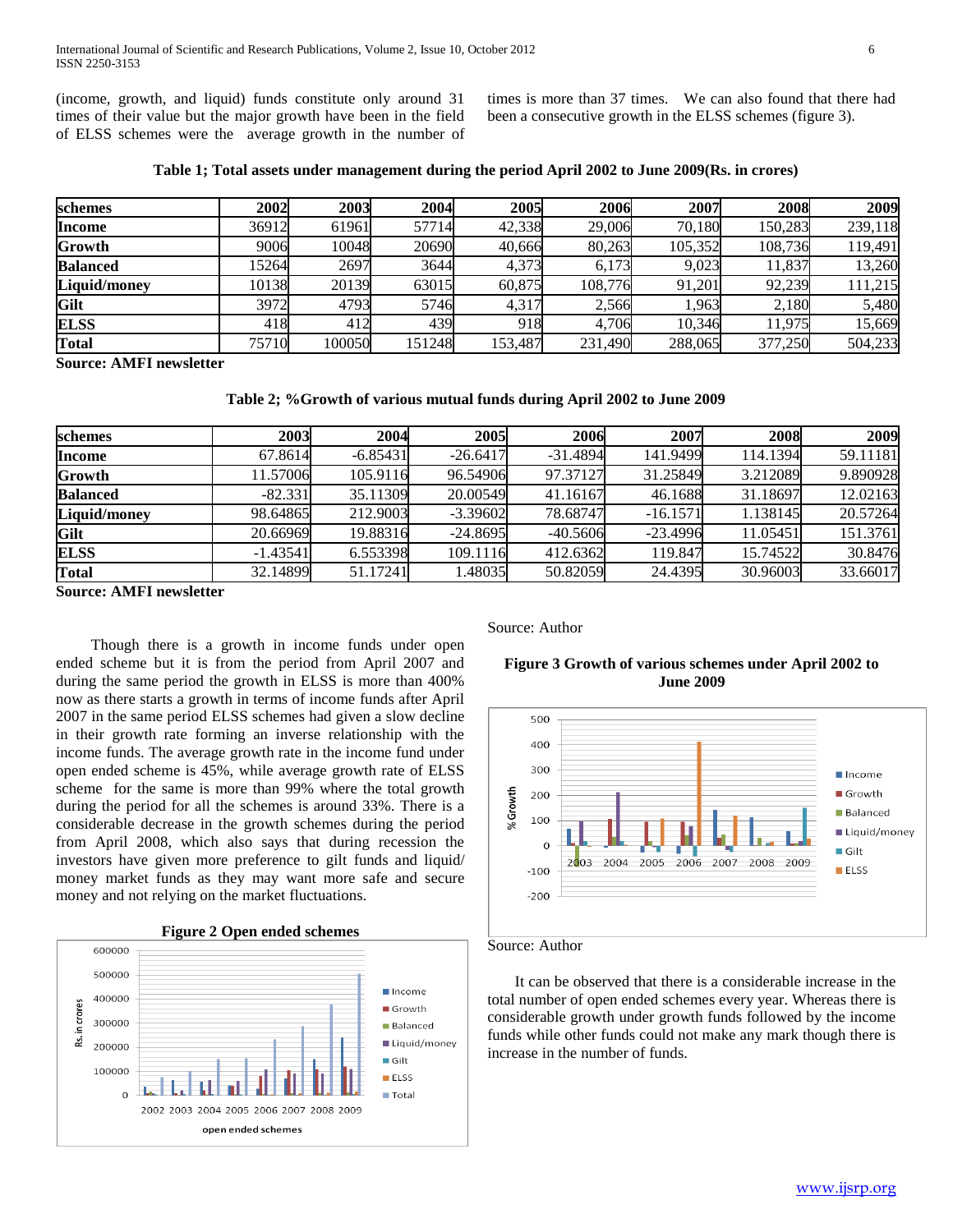# **Figure 4 Total open ended schemes during April 2002 to June 2009**



Source: Author

# **Close ended schemes:**

 What we see in the open ended schemes is much lack in close ended schemes; one reason may because of immobility to could not sell it to the issuers any time before the fund mature. Though there had been a meager growth but the market is captured by the income funds and followed by the growth funds, the presence created by the ELSS schemes in the open market is not felt in the close ended market.

| Table 3. Total assets under management during period of April 2002 to June 2009. (Rs. In crores) |  |  |  |
|--------------------------------------------------------------------------------------------------|--|--|--|
|--------------------------------------------------------------------------------------------------|--|--|--|

| schemes         | 2002  | 2003 | 2004 | 2005   | 2006   | 2007    | 2008    | 2009   |
|-----------------|-------|------|------|--------|--------|---------|---------|--------|
| <b>Income</b>   | 3931  | 757  | 1717 | 7,549  | 25,107 | 80,733  | 77,532  | 44,973 |
| Growth          | 5387  | 2133 | 1179 | 1,795  | 6,933  | 21,016  | 28,269  | 23,039 |
| <b>Balanced</b> | 218   | 706  | 738  | 694    | 788    | 1,772   | 2,261   | 2,400  |
| Liquid/money    |       |      |      |        |        |         |         |        |
| Gilt            |       |      |      |        |        |         |         |        |
| <b>ELSS</b>     | 1095  | 963  | 963  | 1,021  | 1,216  | 1,987   | 2.468   | 2,560  |
| <b>Total</b>    | 10631 | 4559 | 4597 | 11,059 | 34,044 | 105,508 | 110,530 | 72,972 |

**Source: AMFI newsletter**

**Figure 5 Total assets under management during April 2002 to June 2009 under closed ended scheme**



**Source: Author**

 The close ended market is not so developed in the Indian market scenario. Thus, it is not having a greater impact in terms of market share in comparison of the open ended schemes, then also this market saw a tremendous growth during the period from 2005 to 2008, when the number of schemes rose up to a level of more than 300 schemes from just 50, but with the hit of recession the investors loose the hope in the closed secondary market and thus tit lead to the sudden downfall in the number of the schemes under this type of funds.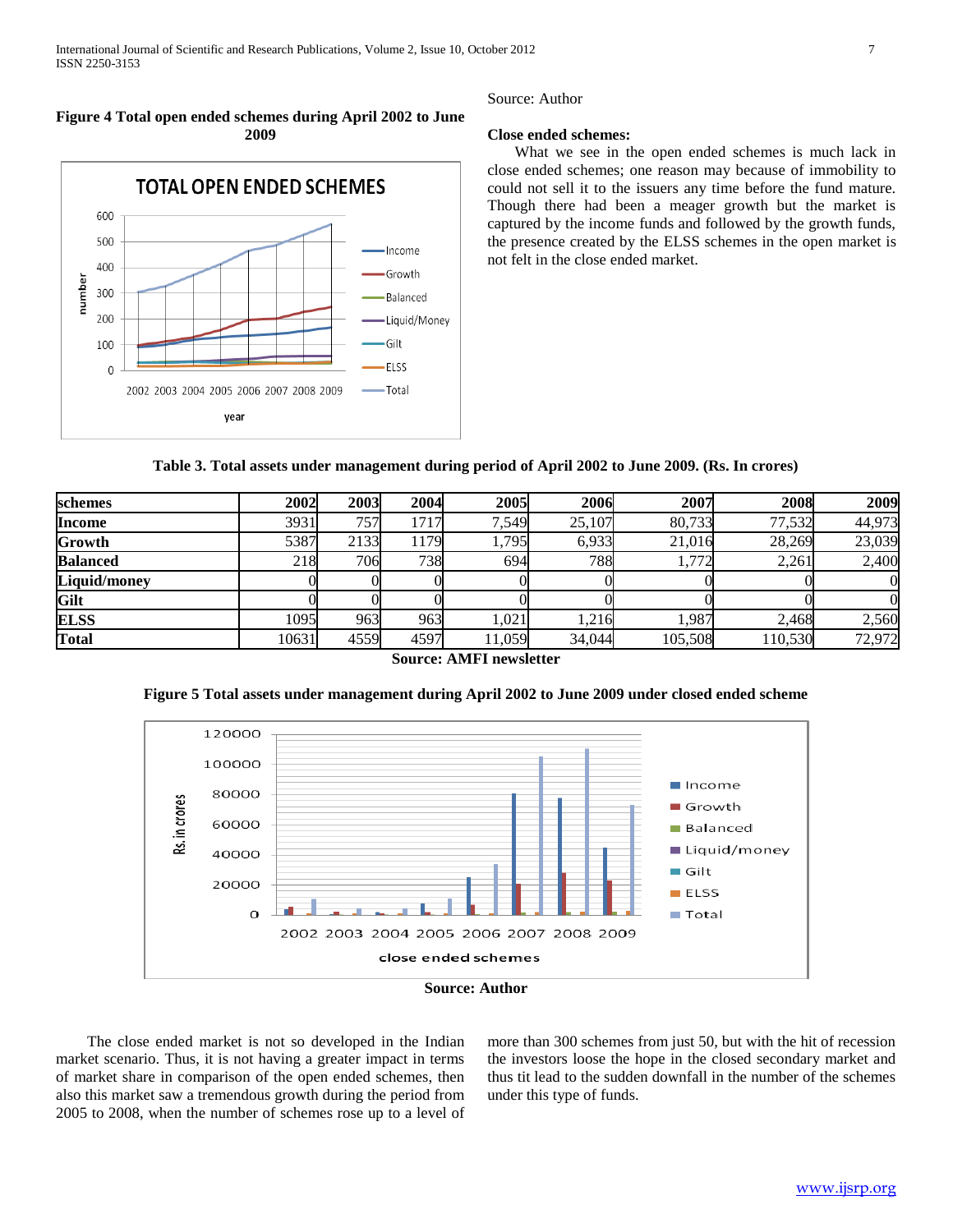



# **Total schemes**

The total schemes gives a cumulative overview of the market consists of open ended and close ended schemes together. There had been a considerable average growth of around 30% in the mutual fund investment market during the year from April 2002 to June 2009,but a considrbale change is their in the pattern of holding the market growth in terms of total assets under manegement as ELSS and income funds constiute 55% and 36%

of average growth during the period where as the market is mostly captured by liquid and growth funds which constitute around 56% and 45% of the average growth in the market over the period. Though the growth is sustantial in the long run in growth and liquid/money market funds but the market is captured by incoem funds in terms of total asets under management,which is around 50%.

| Table 4 Total assets under management during study period of April 2002 to June 2009. (Rs. In crores) |  |  |  |
|-------------------------------------------------------------------------------------------------------|--|--|--|
|-------------------------------------------------------------------------------------------------------|--|--|--|

| schemes         | 2002   | 2003   | 2004   | 2005    | 2006    | 2007    | 2008    | 2009    |
|-----------------|--------|--------|--------|---------|---------|---------|---------|---------|
| <b>Income</b>   | 55205  | 62871  | 59431  | 49,887  | 54.113  | 150.913 | 227,815 | 284091  |
| Growth          | 14393  | 12181  | 21869  | 42,461  | 87,196  | 126.368 | 137005  | 142530  |
| <b>Balanced</b> | 15482  | 3403   | 4382   | 5,067   | 6,961   | 10,795  | 14,098  | 15,660  |
| Liquid/money    | 10138  | 20139  | 63015  | 60,875  | 108.776 | 91,201  | 92,239  | 111.215 |
| Gilt            | 3972   | 4793   | 5746   | 4317    | 2,566   | 1,963   | 2,180   | 5,480   |
| <b>ELSS</b>     | 1513   | 1375   | 1402   | .939    | 5.922   | 12.333  | 14.443  | 18.229  |
| <b>Total</b>    | 100703 | 104762 | 155845 | 164.546 | 265.534 | 393.573 | 487.780 | 577.205 |

**Source:** AMFI newsletter

# **Table 5 %Growth of total schemes**

| <b>Schemes</b>      | 2003     | 2004       | 2005       | 2006       | 2007       | 2008     | 2009     |
|---------------------|----------|------------|------------|------------|------------|----------|----------|
| <b>Income</b>       | 13.88642 | $-5.47152$ | -16.059    | 8.471145   | 178.8849   | 50.95784 | 24.7025  |
| Growth              | -15.3686 | 79.5337    | 94.16068   | 105.3555   | 44.92408   | 8.417479 | 4.0327   |
| <b>Balanced</b>     | -78.0196 | 28.76873   | 15.63213   | 37.37912   | 55.07829   | 30.5975  | 11.07959 |
| <b>Liquid/money</b> | 98.64865 | 212.9003   | $-3.39602$ | 78.68747   | -16.1571   | 1.138145 | 20.57264 |
| Gilt                | 20.66969 | 19.88316   | $-24.8695$ | $-40.5606$ | $-23.4996$ | 11.05451 | 151.3761 |
| <b>ELSS</b>         | -9.12095 | 1.963636   | 38.30243   | 205.4152   | 108.2573   | 17.10857 | 26.21339 |
| <b>Total</b>        | 4.030664 | 48.761     | 5.583111   | 61.37372   | 48.21944   | 23.93635 | 18.33306 |

**Source:** AMFI newsletter

 Figure 7 & 8 gives an overview of the trend analysis of the total assets under management, which states that there is a continuous growth in terms of income funds assets mobilization in the market where as growth % says that there is decrease in the growth of the income funds as well as ELSS are decreasing in terms of growth rate over the years.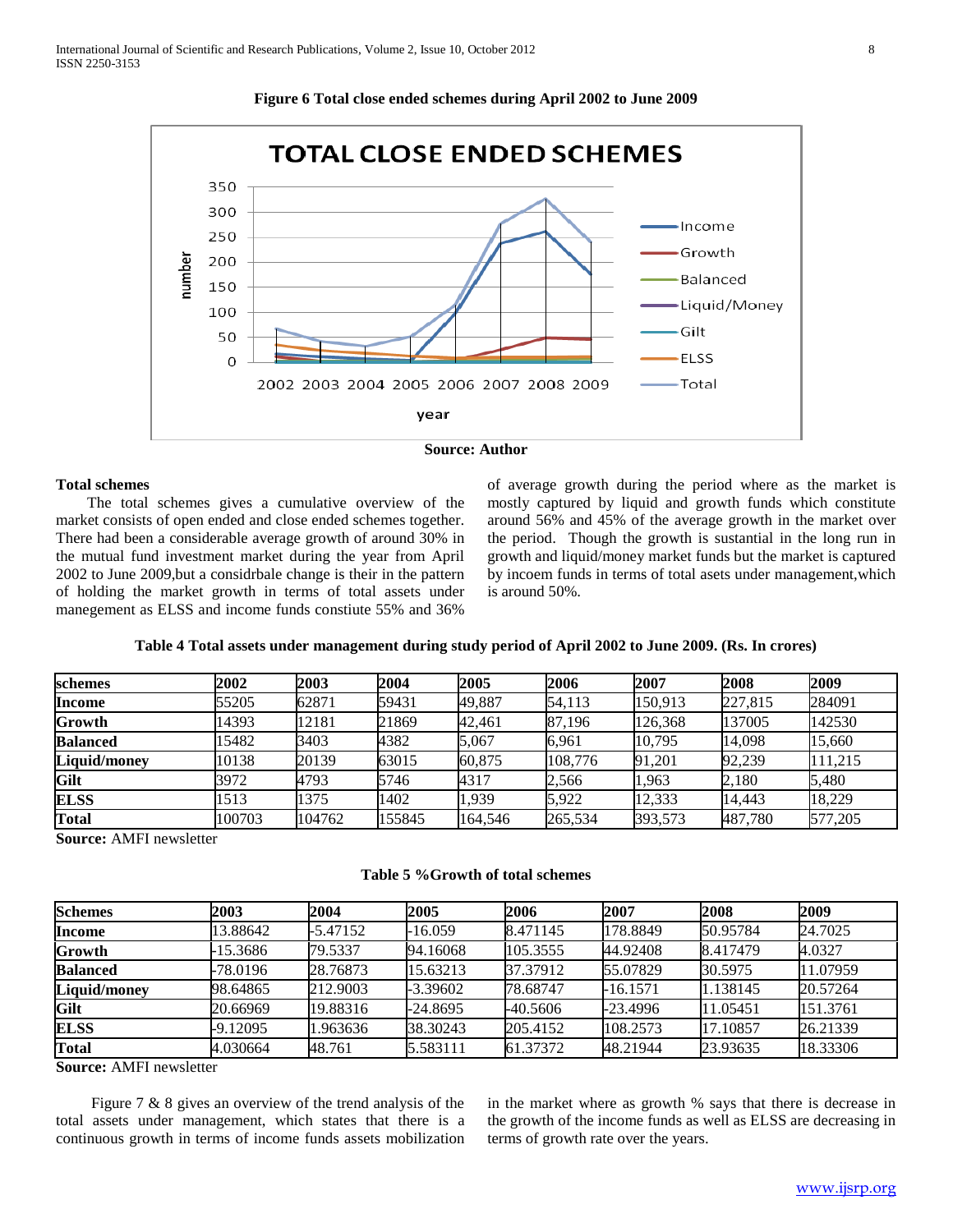

**Figure 7 Total assets under management during April 2002 to June 2009**



**Figure 8 Growth in total mutual fund schemes in %**



There have been a growth in the number of schemes under income and growth funds but the other schemes like balanced funds, ELSS funds or gilt funds there has not been any new schemes which can be related with the negative growth of the schemes under the following period. It is observed that there is decline in the trend of the total number of schemes launched which may be due to the negative growth of close ended schemes.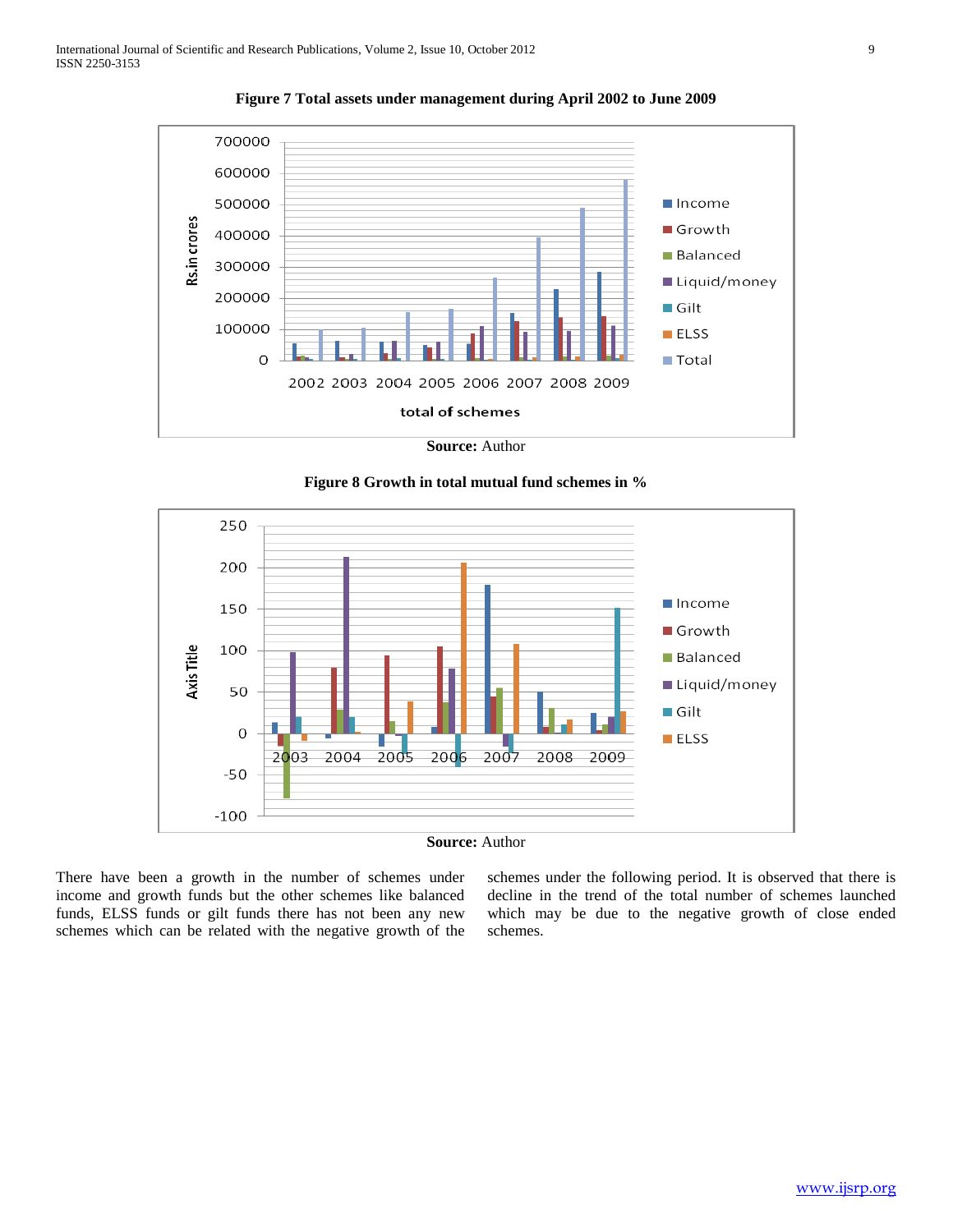

**Figure 9: Total schemes during April 2002 to June 2009**







 The number of schemes may be going down but as we have observed that there is a continuous growth in the fund under income and growth funds which can be related to the mobilisations of savings by the household sector which is major constituted by the middle income groups who in major deposit their savings in the banks. The market is constituted with both

the Indian banks and foreign banks, but the Indian investors are having more faith in the Indian banks as their maximum savings is in Indian banks (figure11.) here the data is taken only for the scheduled banks. The savings in the foreign banks shows that today still, the market is more for the Indian banks, though there is growth in the foreign banks but it is very minimal.



**Figure 11 savings in scheduled commercial bank**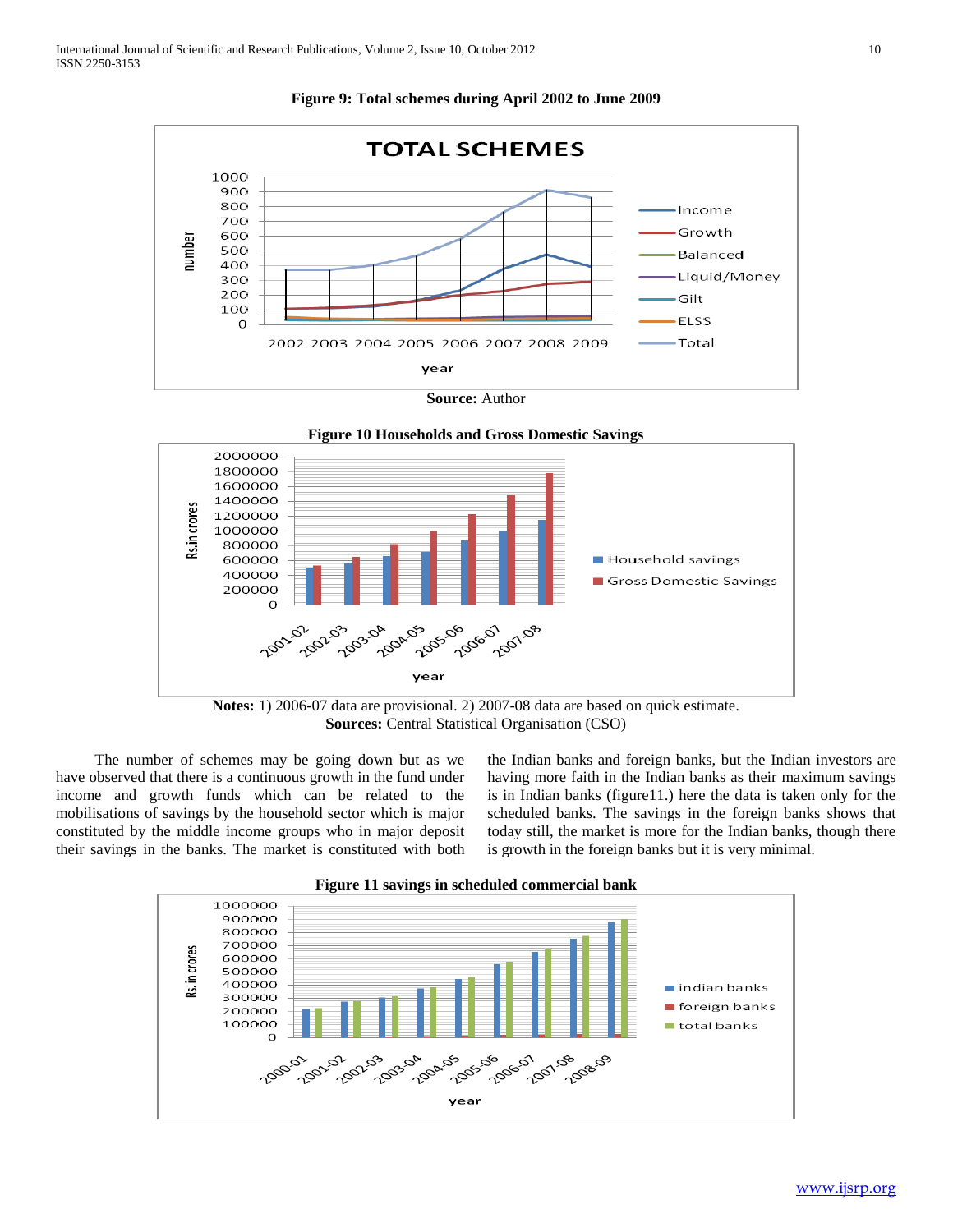**Note :** Data are of weekly frequency till 1984-85 and fortnightly frequency thereafter. The data comprises of only scheduled bank. **Source:** Reserve Bank of India.

 Even the deposits does not give the distribution of the conclusive figure of the deposit pattern of the investors behaviour, there is huge differentiation on the pattern of the deposit in the Indian market among the investors. The Indian investor is divided into sections like

- 1. Currency
- 2. Deposits
	- a. With banks
		- b. With non-banking companies
		- c. With cooperative banks and societies
		- d. Trade debt
- 3. Shares and debentures
	- a. Private corporate business
- b. Banking
- c. Unit trust of India
- d. Bonds of public sector undertaking
- e. Mutual funds(other than UTI)
- 4. Claims on government
	- a. Investment in government securities
	- b. Investment in Small savings
- 5. Life insurance funds
	- a. Life insurance funds
	- b. Postal insurance
	- c. Statue insurance
- 6. Provident and Pension Funds



**FIGURE 11:. % Savings in various deposit schemes.**

**Source:** Reserve Bank of India

 Here it can be observed that there is tremendous growth in deposits which comes as a major source from the middle class households who does not want to deposit money in some risky assets or in stock market as they are having a income where they have to make various plans for their future thus they are not willing to go for the risky returns from the market and kept their money mainly in banks where they can be assured of their savings as well as with minimum return. Which can be verified from the fact that after savings in the bank accounts, the Indian investors opt for the insurance funds where they can give a security to them as well as their family members in any unforeseen circumstances and along with that it can be observed savings in the Insurance is followed by pension and provident funds.

 Looking on the average performance 1025 mutual fund schemes available in India for the last 5 years, it is observed that the top 10 performers were from Equity diversified funds, which are also growth funds. During the observations it is found that the average return were more than 300% for the schemes, and under the growth funds Reliance Diversified Power funds have outperformed in comparison to others. His also suggest that making portfolio in the growth funds would have been more benfitable to the investors. And the top performer mutual fund are SBI, Reliance and ICICI. HDFC also has come up with the equity fund schemes which have provided with a return of around 300%.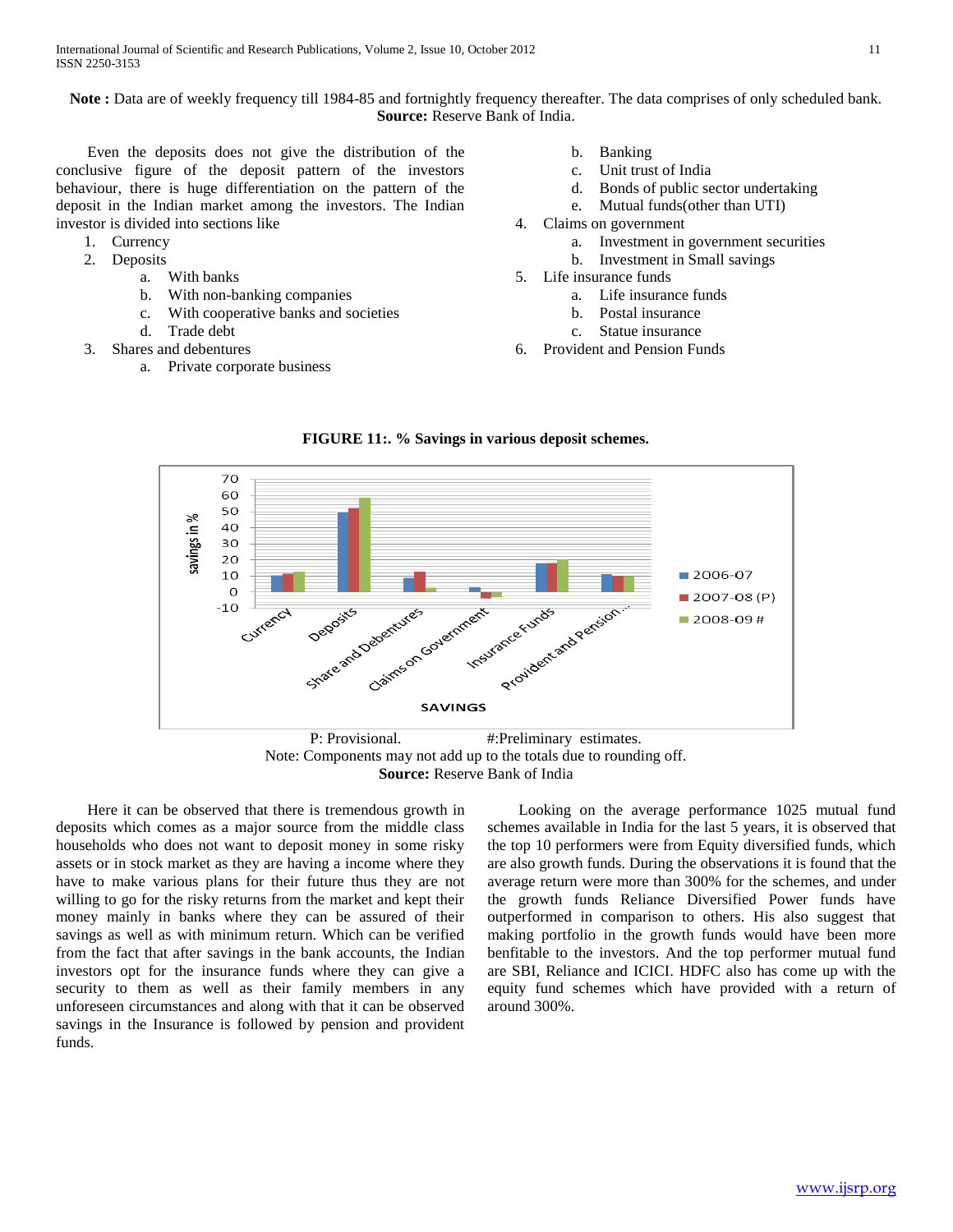**Figure 12; Top 10 mutual fund performers for 5 years**



**Source:** http://www.moneycontrol.com/mutualfundindia/

 If we compare the top 10 performers in the mutual fund sector we observed that the funds which performed best in the market in the last three years, are the same funds which have best performed in the last 5 years, it also shows that in the long run these 1o mutual funds have performed well than any other funds. But considering the cumulative return for three years it is observed that they have provided return of maximum 110% and as low as 70% which suggests that during the period of last two

years or right to say that during the period of recession these growth funds have provided nominally high returns. The performance of three years is captured by Reliance mutual fund, which has constituted more than 25% of the return as well as the market among the top 10 performers with few new market players like UTI, TATA equity and Taurus.

**Figure 13; Top 10 mutual fund performer for 3 years.**



**Source:** <http://www.moneycontrol.com/mutualfundindia/>

 When compared on an yearly of past 1 year performance data, it is observed that the top performers have changed completely, where the funds have managed to provide a return of

around 165% and a minmum of return is 140%, where the market players range from UTI, TATA, ICICI, Taurus and SBI. This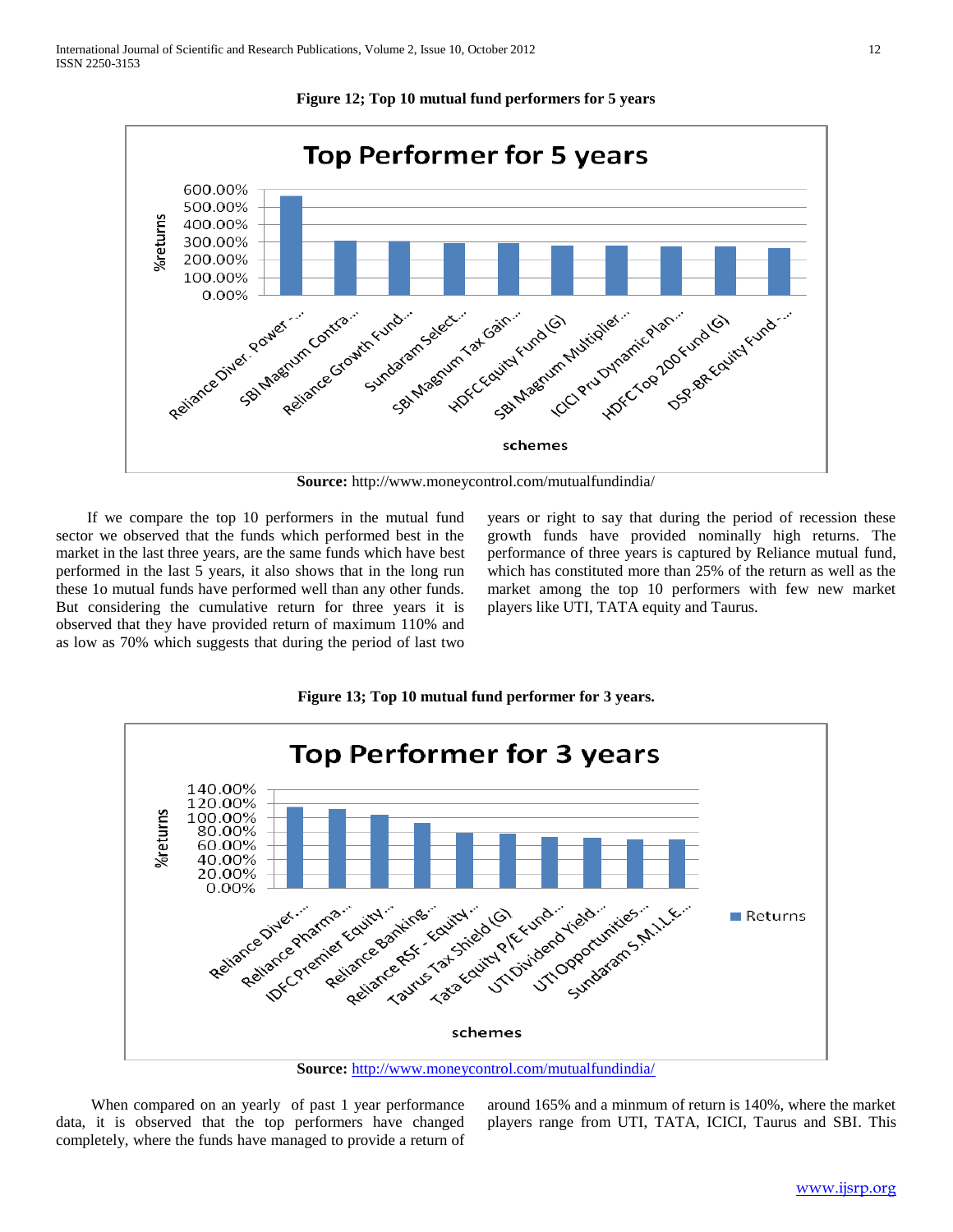also suggests no any mutual fund can give a steady return either in terms for short period or long period.



**Figure 14; Top 10 mutual fund performers for 1 year.**

**Source:** http://www.moneycontrol.com/mutualfundindia/

 If we look into the information in table 6 we observe that the mutual fund schemes which covers around 0.67% of the total mutual fund assets managed by the industry. As well as we also found that the average return is negative in the years which are struck by recession which is around negative 2.18% but the

significant result which have been found is that all the mutual fund schemes which have out performed are form growth type. Which also suggest that the growth types of mutual funds are being liked more by the investors during the last five years.

| Table 6; list of last top 10 performers in mutual fund sector. |  |  |  |  |
|----------------------------------------------------------------|--|--|--|--|
|----------------------------------------------------------------|--|--|--|--|

| Top 10 perfromers                 | Asset (rs. Cr) | <b>NAV</b> | 1 <sub>yr</sub> | $2 \,\rm yr$ | $3 \text{ yr}$ | $5 \,\mathrm{yr}$ |
|-----------------------------------|----------------|------------|-----------------|--------------|----------------|-------------------|
| Reliance Diver. Power - RP (G)    | 5785.43        | 80.7       | 107             | $-2.6$       | 30.1           | 46.5              |
| SBI Magnum Contra Fund (G)        | 3372.4         | 57.05      | 102             | $-3.4$       | 14.2           | 33.6              |
| Reliance Growth Fund - RP (G)     | 6564.87        | 439.79     | 113.1           | $-3$         | 17.1           | 33.4              |
| Sundaram Select Midcap -RP (G)    | 1780.76        | 139.64     | 139.2           | $-1.7$       | 13.8           | 32.5              |
| SBI Magnum Tax Gain (G)           | 5386           | 59.05      | 97.6            | $-7.5$       | 9.1            | 32.7              |
| HDFC Equity Fund (G)              | 5395.96        | 234.5      | 121.2           | 2.8          | 16.4           | 31.1              |
| SBI Magnum Multiplier Plus (G)    | 1114.8         | 76.7       | 98.3            | -6.1         | 11.5           | 31.5              |
| <b>ICICI Pru Dynamic Plan (G)</b> | 1814.92        | 92.86      | 90.5            | $-0.5$       | 11.3           | 30.8              |
| HDFC Top 200 Fund (G)             | 6066.31        | 182.45     | 106.4           | 3.6          | 17.6           | 30.9              |
| DSP-BR Equity Fund - RP (D)       | 1631.51        | 54.15      | 90.5            | $-3.4$       | 15.7           | 30.6              |
| avg. returns                      | 3891.296       |            | 106.58          | $-2.18$      | 15.68          | 33.36             |

Source: moneycontrol.com

On comparing top 10 mutual funds schemes holdinhg of the total assets, it can be observed that these schemes hold more than Equity FMCG, Equity Technology, Equity Pharma, Equity banking, Equity MNC. The total assets comaprison with the total assets mobilisation shows that sectors like Equity diversified hold the major portion with 23% followed by Debt institutional and Money Market institutional hold 18% of the total assets management. Which also shows the prefrence of the investors during the period.

| mutual fund schemes       | % assets |
|---------------------------|----------|
| Equity - FMCG             | 0.018833 |
| <b>Equity Diversified</b> | 23.66329 |
| Equity - Technology       | 0.082591 |
| Equity - Pharma           | 0.076247 |
| Equity - Banking          | 0.251721 |
| Equity - MNC              | 0.067609 |
| Equity-others             | 1.730666 |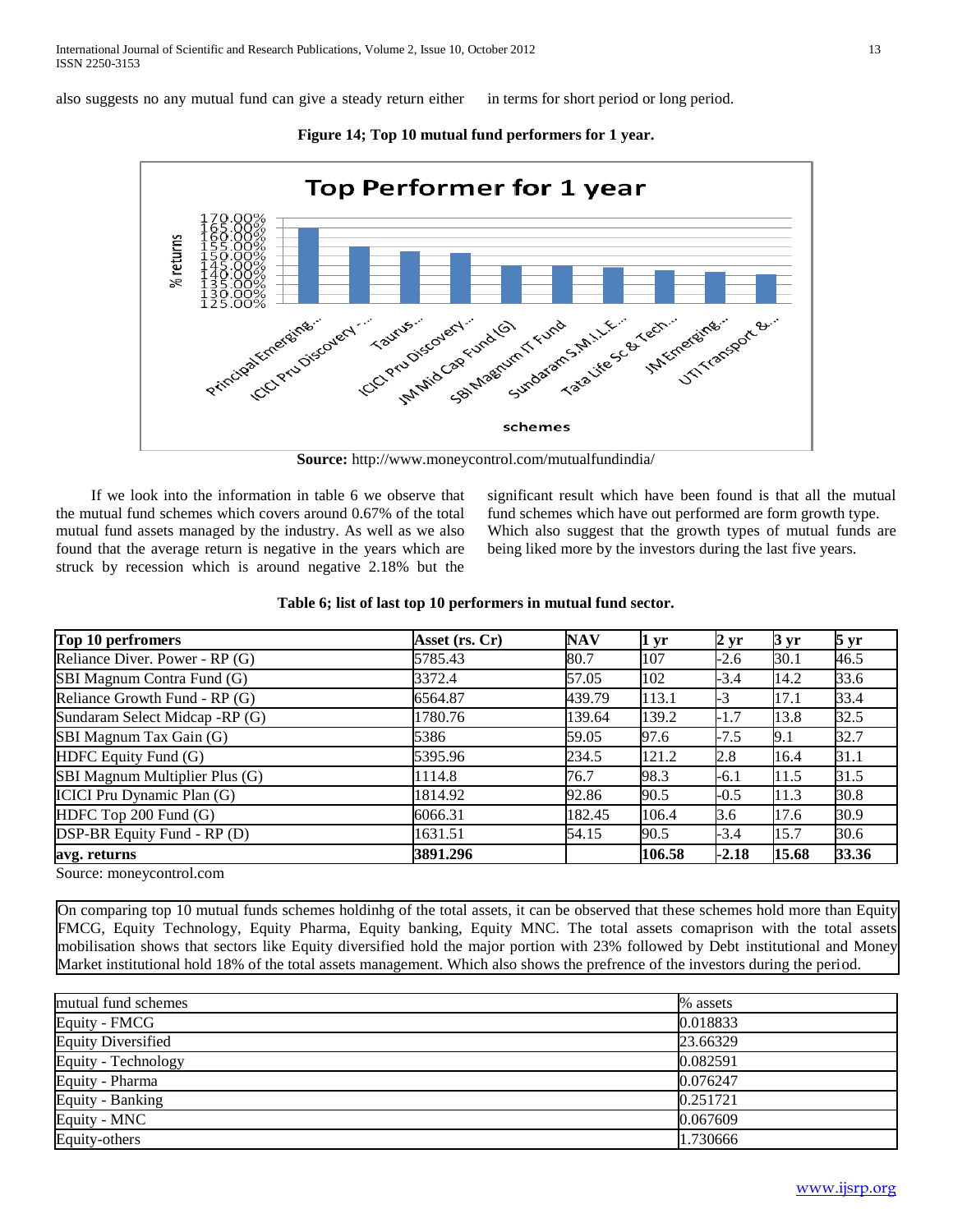| <b>Equity Tax Saving</b>   | 3.984631 |
|----------------------------|----------|
| <b>Equity Index</b>        | 0.290537 |
| Equity instiutional        | 0.679146 |
| Blanced                    | 2.18445  |
| Money market               | 7.580237 |
| Monthly income             | 1.86473  |
| Hybrid                     | 0.896273 |
| Debt short term            | 5.834547 |
| Debt long term             | 6.860531 |
| Debt floating rate         | 5.420283 |
| Debt speciality            | 1.159086 |
| Money market institutional | 18.34275 |
| Debt institutional         | 18.49861 |
| Gold                       | 0.513235 |
| Total                      | 1.00%    |
|                            |          |

**Total assets management by different mutual fund schemes:**



**Source:** moneycontrol.com

# V. CONCLUSION

 Based on the above study, it is observed that the investors are shifting from depositing their money from bank deposits to

mutual funds which can be observed by the increasing of the assets mobilisation of various mutual fund sectors among of which equity diversified and debt and money market are also in demand by the investors as they constitute the major sector